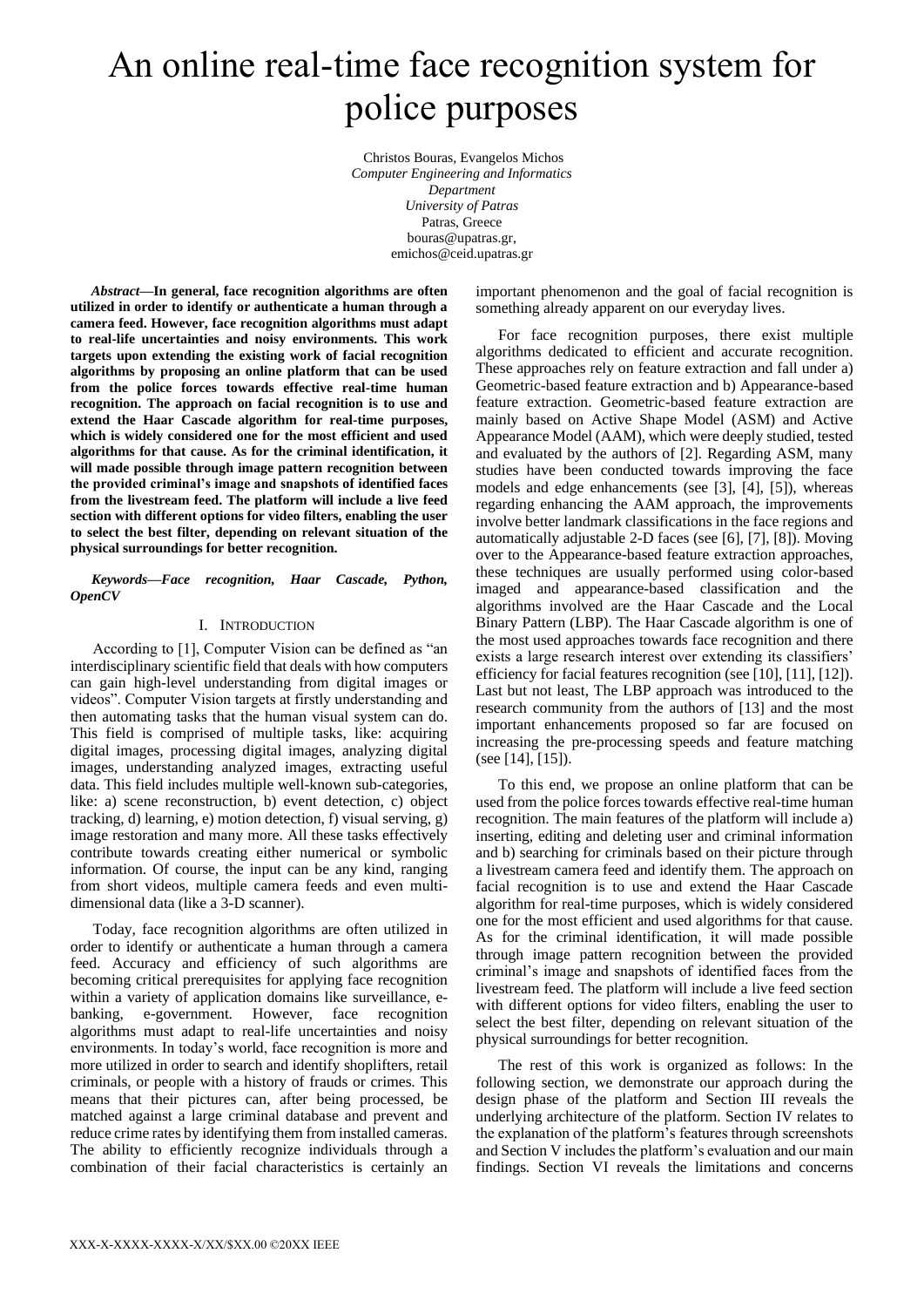regarding this platform and finally, Section VIII discusses the conclusion of our contribution.

## II. DESIGNING THE PLATFORM

Οur goal is that our platform is at its core a humancentered approach. This means that we must: a) think about what people want to do rather than what the technology can do, b) design new ways to connect people with people, c) involve people in the design process, and d) design for diversity and be inclusive. Our system requirements can be categorized them into two different categories, functional and non-functional requirements, as depicted in Table. I. The functional requirements refer to want our platform must have, whereas the non-functional requirements refer to a quality that our platform should have and are both crucial factors regarding the acceptability and usability of our final product.

TABLE I. SYSTEM REQUIREMENTS

| <b>Functional</b>                                    | <b>Non-Functional</b>                                                                                                                                 |  |  |  |  |  |
|------------------------------------------------------|-------------------------------------------------------------------------------------------------------------------------------------------------------|--|--|--|--|--|
| MySQL Database<br>Online Server<br><b>IP</b> Cameras | Responsiveness in other media<br>Change website and profile settings<br>Credentials authorization<br>Livestream support<br>Edit user/criminal records |  |  |  |  |  |

For us to fully understand what future users might need from the platform and what challenges they might face, we decided to conduct a semi-structured interview, because we strongly believed that even though pre-prepared questions could easily apply, new topics could arise during the conversation with the stakeholders and we should be in a position to build upon such new topics without being too strongly attached to the questions drafted beforehand. During the interview, we made the questions to the participant and asked for permission to record the sessions. The discussion started with a set of pre-defined questions and then we were free to let the conversation go. For example, if we considered that the interviewee mentioned something important, we asked for them to tell more about that (of course no interviews were held with any kind of criminals).

The conversation with each participant helped us understand the needs, practices, concerns, preferences and attitudes of the people who might interact with our system. The most important finding from the interview was the reasons why the interviewed stakeholders would not trust state-of-the-art technologies for their field. The majority of the stakeholders stated that they do not believe that the platform would be as effective as presented to them and that such approaches can only work in highly technologically developed countries. Some other concerns raised were that people themselves are not good with computers (so any kind of new technology would greatly make their job even harder), they do not like new technologies and that it would be very difficult to get all local people to agree in this interconnected approach with the envisioned camera network.

Using all the information gathered so far, we created a draft version of the platform developed at this phase of the iterative design process. A Heuristic Evaluation (HE) was then conducted in order to evaluate the draft version of the platform. HE is a usability engineering method that requires a small set of evaluators to examine an interface according to its compliance with Jakob Nielsen's ten usability principles, or heuristics (see [16]). As the designers of the platform, the

merged information received from the evaluators provided us with a weighted list of findings (according to their severity), alongside with propositions on how to resolve the issues mentioned. Thus, we were able to analyze the draft platform's usability, functionality and design in a standardized structure. We enumerated the findings from the study of the HCI evaluators gathered, which offered their insights and recommendations to enhance the user's experience (UX).

## III. PLATFORM ARCHITECTURE

We suggest a complete systemic approach through a crime detection platform to be used in police headquarter/precincts. The platform considers the Haar Cascade algorithm for the facial recognition detection and extends it by performing realtime recognition from the connected cameras in the system. The platform supports two different types of users, namely a) police employees in the headquarters/precincts and b) police administrators, with a higher level of access and also responsible for database maintenance. The main features of the platform include:

- managing (create/update/delete) employees' information
- managing (create/update/delete) criminals' information
- applying six (6) different filters in the live feed cameras
- searching for criminals based on their database picture through the live feed cameras and identifying them

As for the criminal identification, it is made possible through image pattern recognition between the provided criminal's image and snapshots of identified faces from the livestream feed. The live feed facial recognition approach is explained in Fig. 1 below. The technical specifications for the livestream platform are listed in Table. II, offering adequate information on the tools that made this platform come to life.



Fig. 1. The live feed facial recognition approach.

TABLE II. TECHNICAL SPECIFICATIONS

| <b>Integrated Development</b>  | InteliJ PyCharm 2020.3.5 Community     |  |  |  |  |  |  |
|--------------------------------|----------------------------------------|--|--|--|--|--|--|
| <b>Environment (IDE)</b>       | Version                                |  |  |  |  |  |  |
| Core<br>programming            | Python $3.6.0$                         |  |  |  |  |  |  |
| language                       |                                        |  |  |  |  |  |  |
| Secondary programming          | HyperText Markup Language (HTML),      |  |  |  |  |  |  |
| languages                      | Cascading Style Sheets (CSS), Boostrap |  |  |  |  |  |  |
|                                | 4.0.0                                  |  |  |  |  |  |  |
| <b>WEB</b> framework           | <b>Flask 1.1.2</b>                     |  |  |  |  |  |  |
|                                |                                        |  |  |  |  |  |  |
| <b>Computer Vision Library</b> | OpenCV                                 |  |  |  |  |  |  |
|                                |                                        |  |  |  |  |  |  |
| Relational<br><b>Database</b>  | MySQL (Xampp)                          |  |  |  |  |  |  |
| Management<br><b>System</b>    |                                        |  |  |  |  |  |  |
| (RDBMS)                        |                                        |  |  |  |  |  |  |
| <b>Server Type</b>             | Apache HTTP                            |  |  |  |  |  |  |
|                                |                                        |  |  |  |  |  |  |
| <b>IP Camera Models</b>        | Xiaomi IP Camera Mi Home<br>(x2)       |  |  |  |  |  |  |
|                                | Security Camera 1080p                  |  |  |  |  |  |  |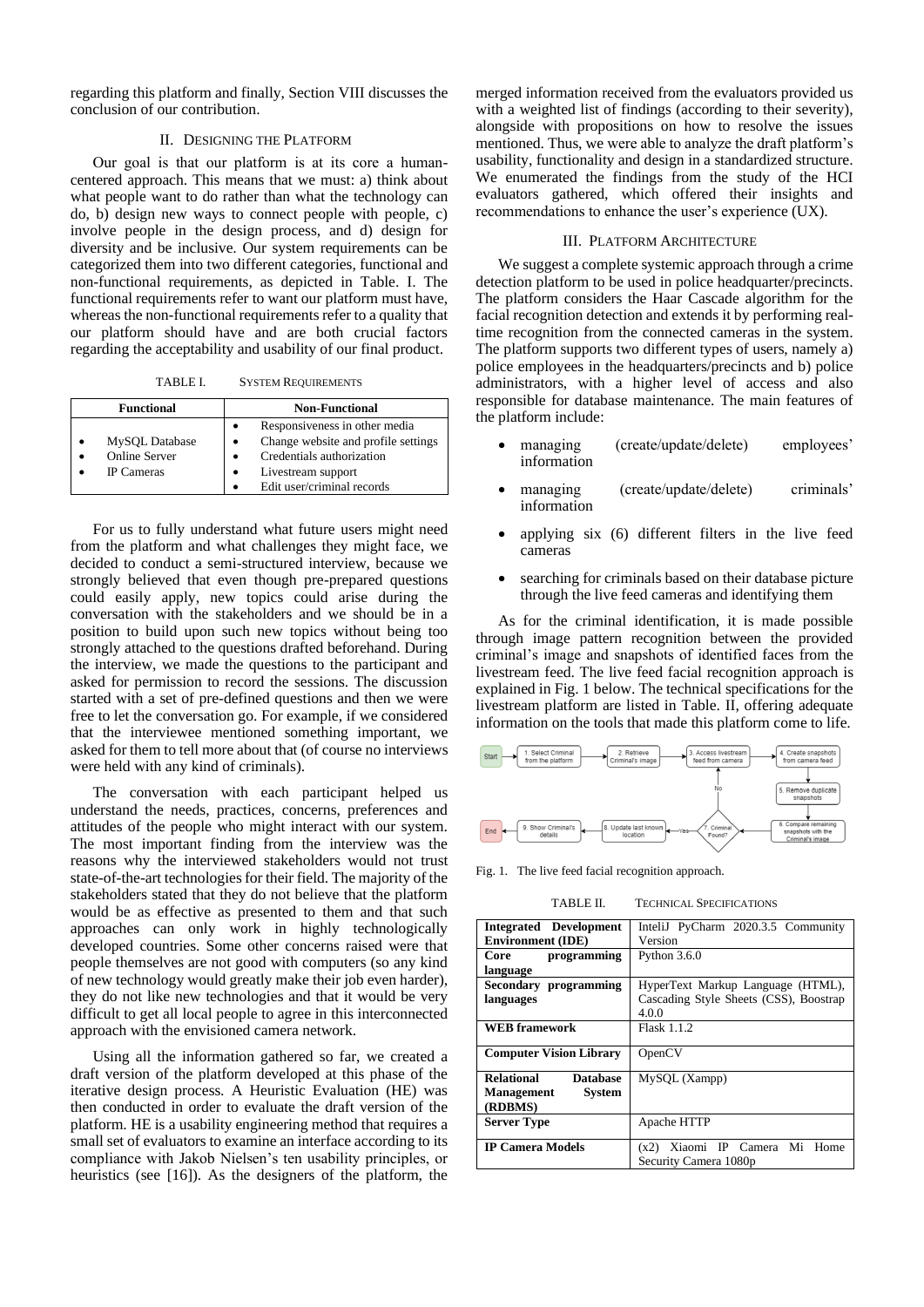The database has been constructed by using three different tables, the 'users' table, the 'criminals' table and the 'contact' table (see Fig. 2).

| criminal detection users      | criminal detection criminals   | <b>C</b> criminal detection contact |
|-------------------------------|--------------------------------|-------------------------------------|
| $\alpha$ user id: int(11)     | $\alpha$ criminal id: int(11)  | $\epsilon$ contact id: int(11)      |
| a username : varchar(255)     | full name: varchar(255)        | first name: varchar(255)            |
| g password : varchar(255)     | # age: int(11)                 | a last name: varchar(255)           |
| @ email: varchar(255)         | $#$ height : float             | e email: varchar(255)               |
| @ full_name : varchar(255)    | # weight : int(11)             | subject: varchar(255)               |
| g gender: varchar(255)        | e eye color: varchar(255)      |                                     |
| biography: varchar(255)       | biography: varchar(255)        |                                     |
| @ work phone : varchar(255)   | portrait: varchar(255)         |                                     |
| @ mobile phone : varchar(255) | a last location : varchar(255) |                                     |
| a role: varchar(255)          | g gender: varchar(255)         |                                     |
| a avatar: varchar(255)        |                                |                                     |
| theme: varchar(255)           |                                |                                     |
| a language : varchar(255)     |                                |                                     |
| $#$ fontsize : int(11)        |                                |                                     |

Fig. 2. The SQL database structure

Due to re-designing the website, for the different languages in the website and in order for the website internationalization to be efficient in terms of coding, we created two different Python files, called EnglishLanguage.py and GreekLanguage.py. These files serve as 'translation libraries', storing the translated variables under the respective Python classes. These greatly helps designing the website, as now there is now need to create each webpage two times and hardcode all information in the HTML file, but we can simply include the equivalent Python file (English or Greek) where needed and access the variables after created the respective class initializations through Python objects. This also helps our website in the distant future, as in order to insert a new language in the webpage, it is not necessary to re-design anything and the only thing needed is a translation on the respective Python file!

In order to implement streaming in Python using the Flask framework, we must use Flask's native support for streaming responses through the generator functions, which are basically special functions that can be interrupted and resumed at any time. A generator function is able to return multiple results in a sequence, thus Flask takes this into advantage through generator functions in order to implement the streaming features. An extension of this is the use of multipart Responses. Streaming can be uses in order to have each chunk replace the previous one in the page, enabling streams to play or animate in a browser. This technique enables each chunk in the stream to be simply an image, and then we get the whole video live-stream in the browser through repetitive chunks of images and in order to do that, Flask uses the multipart responses. Multipart responses consist of headers that include one of the multipart content types and are followed by the parts, separated by a boundary marker and each having its own part specific content type. For the purposes of our platform, we need each new chunk to replace the previous one as singleinstance images, thus we will use the 'multipart/x-mixedreplace' content.

Upon concluding on how the streaming services will operate, the next issue is deciding on the face recognition library. We used the Open Source Computer Vision (OpenCV) library, which is a real-time cross-platform library and free for use under the open-source Apache 2 License [17]. OpenCV is written is  $C_{++}$ , its primary interface is in  $C_{++}$  and All of the new developments and algorithms appear in the  $C++$ interface, yet there exist bindings in different programming languages and the Python language (which we selected for our platform) is one of them. OpenCV was built to provide a common infrastructure for Computer Vision applications and to accelerate the use of machine perception in the commercial products. As of today, the library has more than 2500 optimized algorithms, which includes a comprehensive set of both classic and state-of-the-art computer vision and machine learning algorithms. These algorithms can be used to detect and recognize faces, identify objects, classify human actions in videos, track camera movements, track moving objects, extract 3D models of objects, produce 3D point clouds from stereo cameras, stitch images together to produce a high resolution image of an entire scene, find similar images from an image database, remove red eyes from images taken using flash, follow eye movements, recognize scenery and establish markers to overlay it with augmented reality, etc.

#### IV. THE PLATFORM IN ACTION

When launching the website for the first time, we are greeted with the welcoming page of the platform. As stated in previous sections, login credentials are required to enter the platform. Upon correctly entering our user credentials, we can now view the main page (Home page) of the website. As we can see below, we are introduced with relevant information on what we can do in the platform and we can access the platform's features either from the hyperlinks in the 'Features' section or from the website header (see Fig. 3). Now, let's say that we want to access the management panel for the criminals. By keeping conformity with these colors, we will help users understand the type of action that takes place, as they can mnemonically link colors with actions. As one may observe in the figures below, the header color of the pop-up and the relevant submit action button are colored the same, exactly following the aforementioned approach (see Fig. 4 and Fig. 5).

The Live Feed section offers six different options for video filters, enabling the user to select the best filter, depending on the relevant situation of the physical surroundings. Again, each time a criminal is recognized, a snapshot is taken directly from that camera feed. The six (6) different filters that can be used for face recognition and all snapshot are categorized in the specific folder created for that criminal, where snapshots are saved inside the folder (the filename specifies the datetime and the filter used by the camera) and re-categorized depending on the camera that took the snapshot. This helps us, as we can retrieve his last known location by knowing the location of the camera that took the screenshot (see Fig. 6 – Fig. 8).

The Settings page can be found on the top-right corner of the website, under the welcoming message to the user. In the final version of the platform, we added a 'My Settings' section on the top-right corner of the website. The header of the website now includes a welcoming message to the user and by clicking on it, users can select the 'My Settings' section or they can simply log out of the platform. In order to help user reduce the amount of time needed for settings tasks, the 'My Settings' and 'My Profile' sections appear inside the same webpage. The 'My Settings' tab allows users to change the website's appearance (e.g. light/dark theme, different font sizes and English/Greek language), whereas the 'My Profile' tab enables users to change their account settings.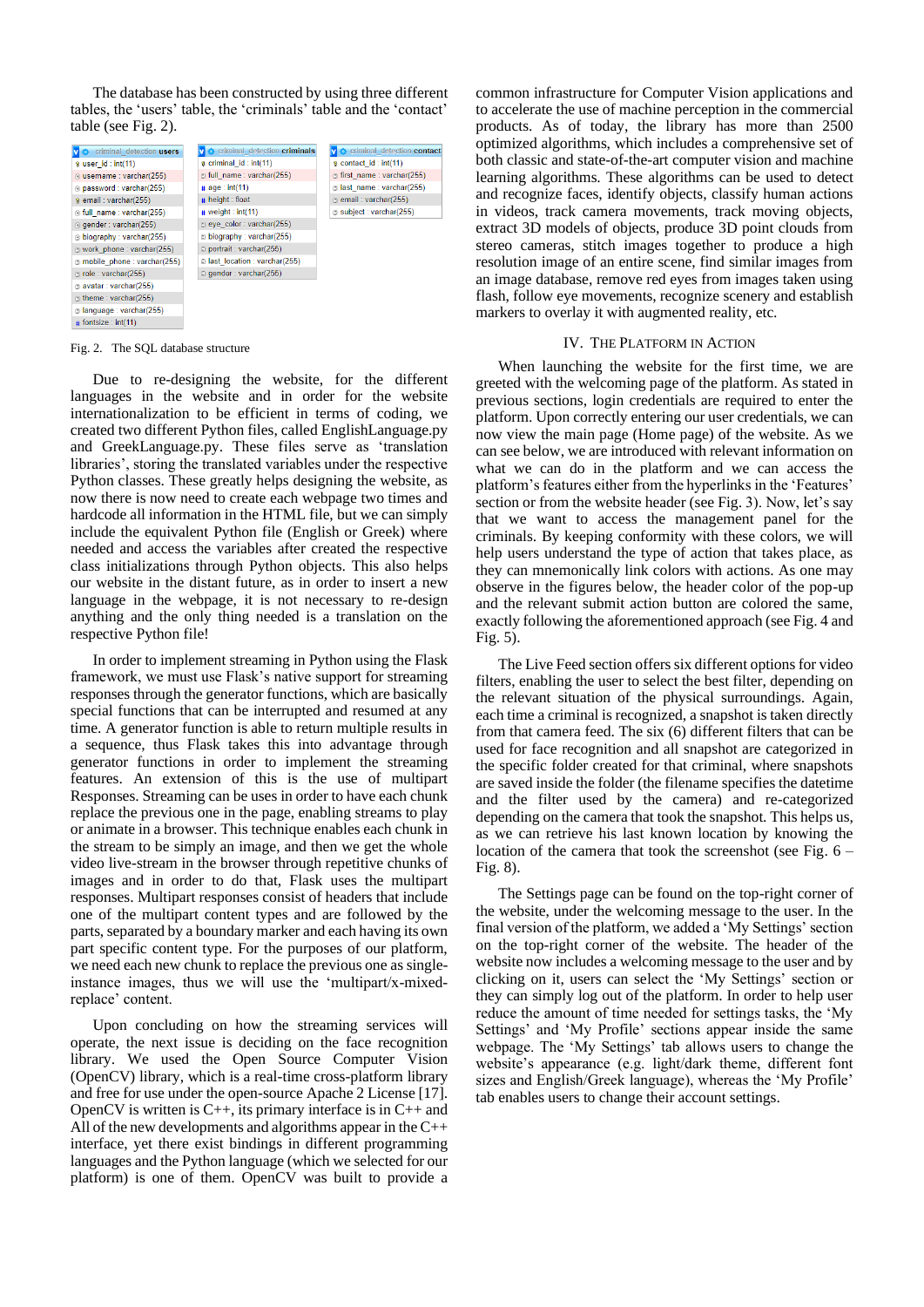

Fig. 3. The Home page

| 107 Home Disnage Live Feed Contact                                           |   |                             |  |                    |    |        |                                                   |                 |              |                                                              | Walcome nikas25 =                            |                 |       |  |  |  |
|------------------------------------------------------------------------------|---|-----------------------------|--|--------------------|----|--------|---------------------------------------------------|-----------------|--------------|--------------------------------------------------------------|----------------------------------------------|-----------------|-------|--|--|--|
|                                                                              |   |                             |  |                    |    |        |                                                   |                 |              |                                                              |                                              |                 |       |  |  |  |
|                                                                              |   | Manage Criminal             |  |                    |    |        |                                                   |                 |              |                                                              |                                              |                 |       |  |  |  |
|                                                                              |   | <b>Identified</b><br>Petrot |  | <b>6 FLE Name</b>  |    |        | Centes meght (cm) Weight (kg) Eye Colon Biography |                 |              | $_{\rm best}$                                                | + Last Location (optional) Update + Delate + |                 |       |  |  |  |
|                                                                              |   |                             |  | Jonathan United 25 |    | Male   | 5.78                                              | GS <sub>1</sub> | Disck        | We have identify no idea who this dude in Figur D - Dames 1. |                                              | <b>Losse</b>    | Oever |  |  |  |
|                                                                              | в |                             |  | ACCIDING 121400    | 24 | Miller | 1.81                                              | 95              | <b>BRAYE</b> | From Albanks, no past offences.                              | New port, Factas                             | <b>Up since</b> | Deke  |  |  |  |
|                                                                              |   |                             |  |                    |    |        |                                                   |                 |              |                                                              |                                              |                 |       |  |  |  |
|                                                                              |   |                             |  |                    |    |        |                                                   |                 |              |                                                              |                                              |                 |       |  |  |  |
|                                                                              |   |                             |  |                    |    |        |                                                   |                 |              |                                                              |                                              |                 |       |  |  |  |
|                                                                              |   |                             |  |                    |    |        |                                                   |                 |              |                                                              |                                              |                 |       |  |  |  |
| C Michos Evangelos - Msc Thesis - Livestream Police Surveillance Application |   |                             |  |                    |    |        |                                                   |                 |              |                                                              |                                              |                 |       |  |  |  |

Fig. 4. The Manage Criminals page



Fig. 5. Keeping the color conformity based on the button colors.



Fig. 6. Selecting a criminal for real-time recognition



Fig. 7. The Live Feed page













Fig. 8. The different applicable filters in the Live Feed page (author's images).



Fig. 9. Mobile Responsiveness

## V. PLATFORM EVALUATION

In order for the evaluation procedure to be valid and reliable, the platform had to be tested from police officers from a local police department. To extract data from the evaluation process and mostly specific information for the characteristics of the system, three different types of questions were used. The first one is based on close type questions in which the respondent has to choose between "YES" or "NO" as potential answers regarding general questions about the system and the user's interaction with the platform. The next questions involve answers based on Likert scale that starts from 1 (Strongly Disagree) and ends with 5 (Strongly Agree) regarding how user experience (UX) on the website. The last section ends with some open-ended questions in which respondents can freely describe their overall impressions of the platform. The purpose of the work was not to make a detailed statistical analysis, but to use the questionnaire as an additional mean of evaluation. After all, the number of participants was relatively small and equal to 30, by the time the submission deadline was closed. As a result, the following will tackle the most important and interesting questions of the questionnaire, but the sample is not adequate for further statistical analysis.

The reason why we used Likert scale (which is one of the most widely used question types in a survey) in the questionnaire for the specific questions regarding the platform design is as follows. A Likert scale question is a psychometric scale where questions based on this scale are used in a survey. In a Likert scale survey, respondents don't choose just between 'YES' or 'NO', but there are specific choices based on 'agreeing' or 'disagreeing' on a particular survey question. Likert scale survey questions are essential in measuring a respondent's opinion or attitude towards a given subject and is an integral part of market research. Likert scale is typically a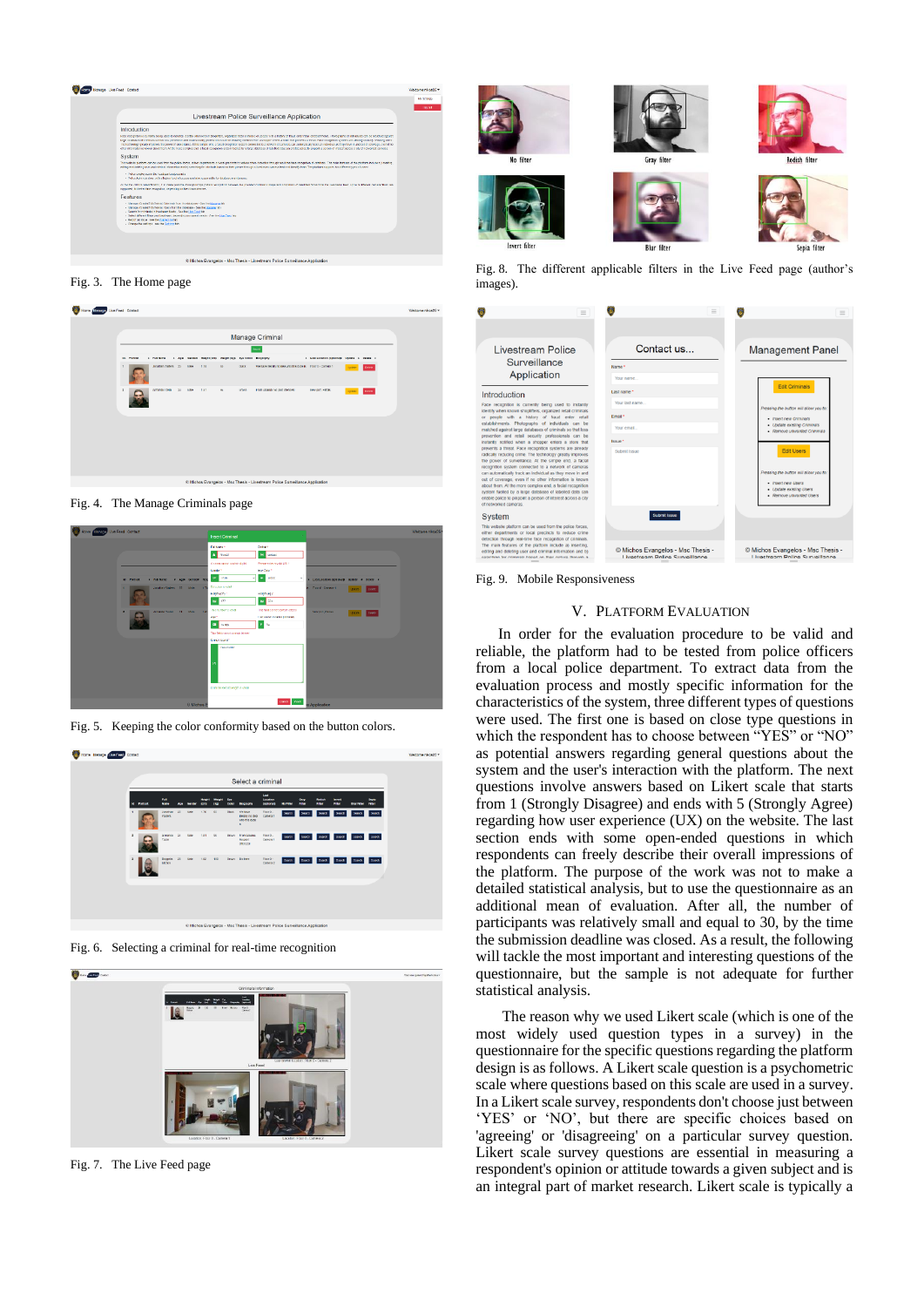five, seven, or nine-point agreement scale used to measure respondents' agreement with various statements. In general, a series of statements each designed to view a construct from a slightly different perspective is leveraged. This technique's power is that it works across disciplines-it is just as applicable to a social science construct as it is a marketing one. Likert scale questionnaires offer the following advantages:

- Easy to design and apply on the survey
- Can include items not related to expression
- Provide a range of opinions to the respondents

• Produces accurate and quality information, reducing measurement error

• Allows to perform the necessary analysis to achieve the research objective

Can be compared with previous service evaluations

To begin with, regarding the introductory demographics (see an indicative example in Fig. 10), the different ages of the stakeholders involve a 30% responses from stakeholders aged between 40-49, 23.3% aged between 20-29 and 23.3% aged between 50-59 years old. Regarding the years employed in the precinct, 23,3% of the respondents worked 10-19 years, 20% worked 20-29 years and 16.7% worked 7-9 years.

Regarding the most important usability evaluation questions (see an indicative example in Fig. 11), results revealed the vast majority of the employees stated that the purpose and scope of the website was clear (86.7%), whereas results revealed that 90% of them stated that they felt that the website endorsed interactivity. Regarding the website's responsiveness in different platforms, 56.7% of them stated that they tested the website with such media (mostly mobile phones), whereas 36.7% of them did not (even) check. Regarding the language support, the hopeful amount of 76.7% stated that the platform could be understood from people of different nationality, meaning that they found the setting to change the language in the settings. On the other hand, the 23.3% of them either wanted to be in a neutral position or did not understand that they could change the language.

Next, we will look at the specific usability evaluation questions on the website's design and interactivity. In order to save up space, since the usability questions could be answered from Strongly Disagree -> Strongly Agree, the responses can be merged, so that a 'General Disagreement' refers to merging both the 'Strongly Disagree' and 'Disagree' responses, whereas the 'General Agreement' refers to merging the percentages of 'Agree' and 'Strongly Agree' responses. To this end, the responses from the website's evaluation questions are presented below in Table III.

What is your age? 30 απαντήσεις



Fig. 10. An indicative demographics question

Is the purpose and scope of the site clear? 30 απαντήσεις



Fig. 11. An indicative evaluation question

TABLE III. WEBSITE'S DESIGN EVALUATION

| <b>Usability Question</b>                                                                   | <b>Response</b>          |  |  |  |  |  |  |
|---------------------------------------------------------------------------------------------|--------------------------|--|--|--|--|--|--|
| Is the management panel appealing?                                                          | General Agreement 66.7 % |  |  |  |  |  |  |
| Are there any choices for recovering<br>from errors?                                        | General Agreement 66.7 % |  |  |  |  |  |  |
| In overall, are you satisfied with how<br>easy it is to use this website?                   | General Agreement 80 %   |  |  |  |  |  |  |
| Does this site help you to complete your<br>work efficiently?                               | General Agreement 80 %   |  |  |  |  |  |  |
| Do you believe you will eventually<br>become productive in your work by using<br>this site? | Neutral 50%              |  |  |  |  |  |  |
| Does the site offer innovative features for<br><i>its field?</i>                            | General Agreement 53.3 % |  |  |  |  |  |  |

The last questions in the questionnaire were open type questions, where employees could openly express their honest opinions on the platform without restrictions. On whether they would continue to use the website on a regular basis, 14 of the 22 submissions were positive, while the remaining 8 of them where still not convinced about the platform due to the country it is being implemented mostly (Greece). Regarding the question on what site feature they would like to see most improved, the responses (12 in total) vary between users that were happy with the design and could not think of something to add and those that very vaguely suggested changes like in the home page, or another way of searching for criminal in the livestream page. Regarding the question of what changes they would generally suggest for the website, we received 13 responses and the requests varied between larger databases for criminals and more recognition features (license plate, human pose and stolen clothes), while once again, others had nothing to note. On the question of whether this platform could effectively help the fight towards crime, almost 9 out of the 13 responses (69%) responded positively where the rest 4 responses (31%) were still not convinced that such a platform could work (the country plays a very important factor on this). Lastly, we asked employees to use only one word to rate the whole platform and to this end, 17 out of the 18 response (94%) were positive, using words like insightful, appealing, promising, innovative, useful and satisfying, whereas only one person (6%) judged the website as complicated.

### VI. LIMITATIONS AND CONCERNS

So far, our approach could seem ideal for the interested parties. Yet, significant limitations and concerns exist when facial recognition applies for criminal identification. The very first fear that should be generated in everyone's head is the fact that it may not work well enough. To be fair, this is indeed an issue, since technology is always prone to false positives and false negatives and particularly when utilized with noise